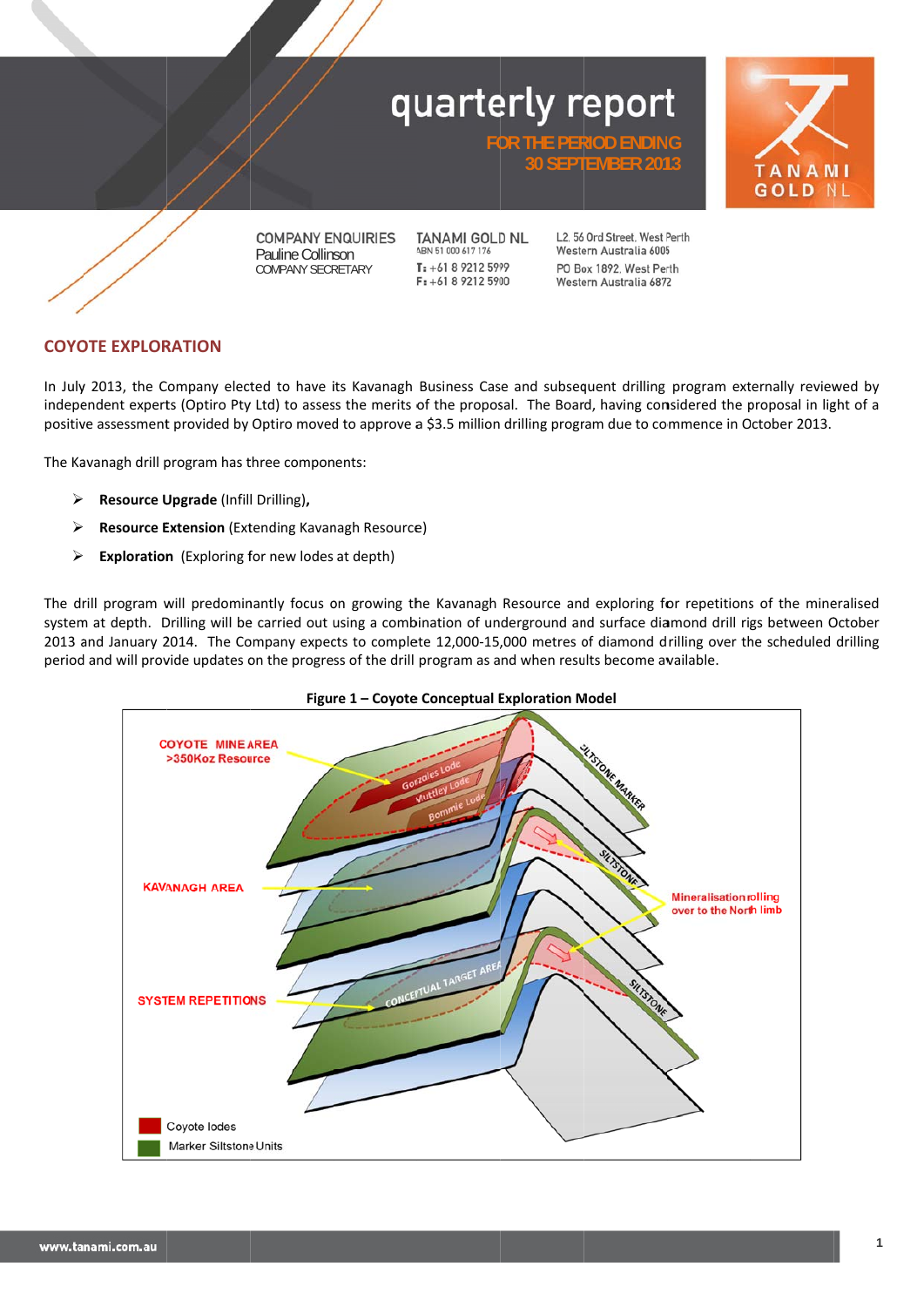FOR THE PERIOD ENDING 30 SEPTEMBER 2013



#### **Table 1: Kavanagh Resource Statement**

| <b>Classification</b> | Tonnes  | Grade         |               |
|-----------------------|---------|---------------|---------------|
|                       |         | $(g/t \, Au)$ | <b>Ounces</b> |
| <b>Inferred</b>       | 122,000 | 25.2          | 100,000       |

#### **Notes to accompany Table 1**

- 1. Tonnes and ounces of gold are rounded to significant figures and grade is rounded to the nearest 0.1g/t Au. Rounding may affect tallies.
- 2. Resources reported above 2.5g/t Au block model grade.
- 3. A top‐cut of 150 gram per metre was applied during the modelling process.
- 4. Grade was estimated using the Inverse Distance Squared (ID2) technique.

## **REGIONAL EXPLORATION**

Regional exploration expenditure was kept to a minimum during the quarter with a focus on maintaining tenement standing; as such only surface exploration in the Western Tanami Project was conducted during the quarter. A high success rate is being achieved from reconnaissance surface programs with results received from the previous quarter field exploration generating significant anomalies in three of four programs; at Cave Hill, North Bald Hill and 4km north of Coyote.

Final assaying results from the Cave Hill (Central Tanami Project) reconnaissance soil sampling program, undertaken the previous quarter, were received. The Company has identified several gold and pathfinder anomalous zones with two of these occurring in virgin ground that has no previous exploration within several km. These zones have regional geophysical signatures similar to Newmont's Callie deposit located 30km to the southeast.

Assaying results from reconnaissance soil sampling in E80/1483 during the previous quarter were received. This covered an area centered approximately 4km northwest of the Coyote Mine site with only sparse historic post‐hole drilling and rock chip sampling. West-northwest trending tight folding and a regional fault are interpreted from magnetic images. Significant anomalous gold results are correlatable along magnetic features. The 400m by 100m sampling was closed up to 200m by 50m on the anomalous trends. Assay results have not been received.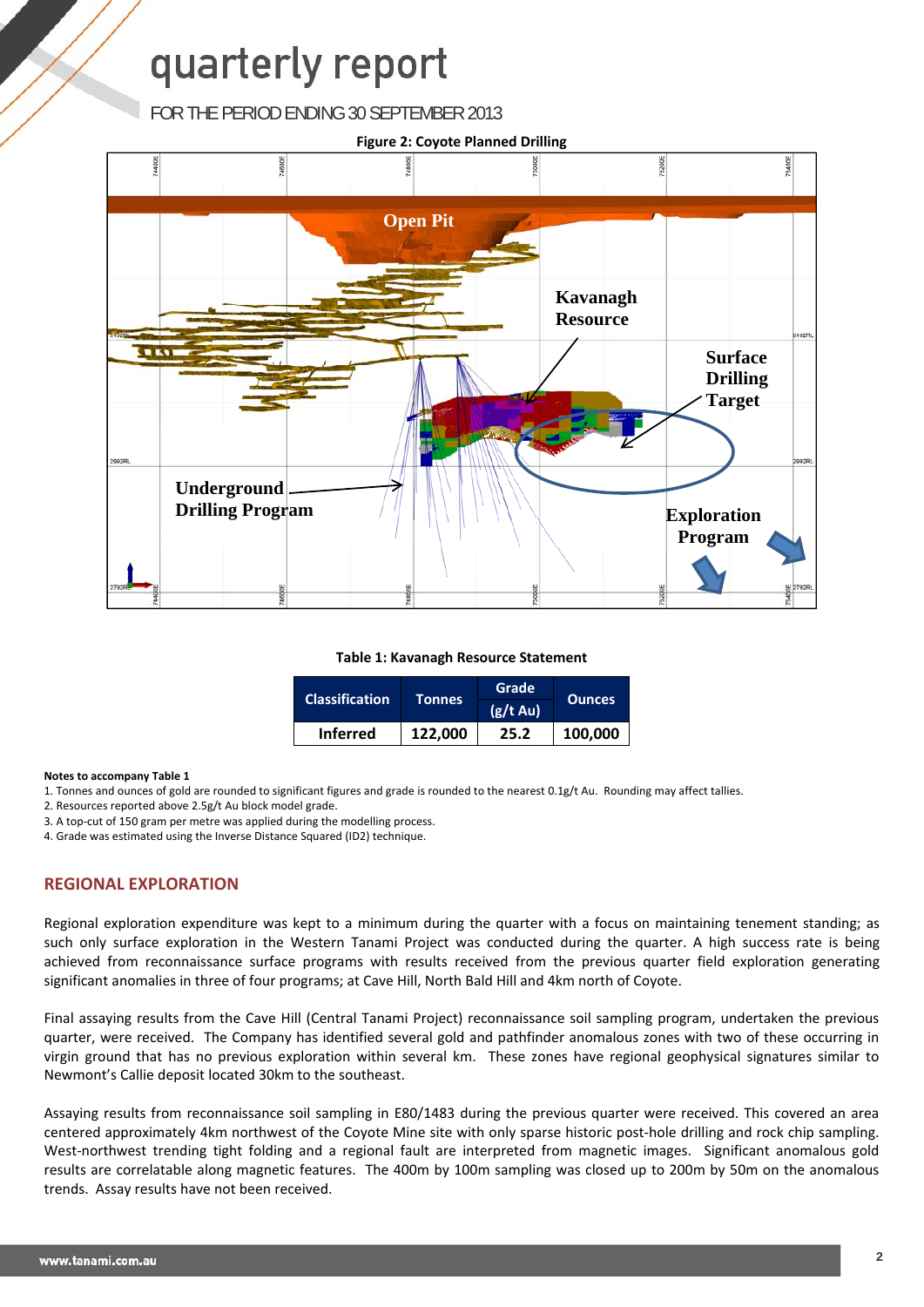## FOR THE PERIOD ENDING 30 SEPTEMBER 2013

Assaying results from the North Bald Hill soil sampling program undertaken during the previous quarter in E80/1905 were received. The program is targeting poorly tested parts of the prospective Bald Hill Member unit which hosts the Kookaburra and Sandpiper gold deposits. Historic sampling is being closed up to 400m by 100m with some 200m by 100m near better historical geochemical anomalism. A significant anomalous zone of 600m strike within a 1.8km anomalous zone was generated in E80/1905. Infill sampling, closing the 400m line spacing to 100m, was undertaken with results confirming the anomalous zone. The North Bald Hill program continued in the current quarter, predominantly in E80/2036. Assay results have not been received.

Field mapping was undertaken at the Lyrebird Prospect (E80/1905). It is interpreted from float trains that veining continues to the northwest of the significant mineralisation in the prospect area. Drilling has been planned on the northwest strike extension for 2014.

Reconnaissance surface sampling programs were undertaken over sparsely explored areas on E80/1481, E80/1679, E80/1905 and E80/3665. There were no significant results from the programs in E80/1481 and E80/3665 with the others not yet received.

Orientation biogeochemical surveys with Spinifex sampling continued in the quarter testing a range of mineralisation tenor and cover depth. Results have not been received and further surveys are planned for the next quarter.

## **CORPORATE**

### **Cash and Cash Equivalents**

As at 30 September 2013, the Company had cash and gold in transit of \$4,703,613.

### **Loan Facility with Sun Hung Kai International Bank (Brunei) Limited (SHKIBBL)**

During the quarter, the Company progressively drew down the remaining A\$6.0 million available under its unsecured A\$15.0 million loan facility with SHKIBBL.

The drawdowns under the Company's loan facility with SHKIBBL during the quarter were used to assist with funding the:

- Ongoing care and maintenance costs at Coyote;
- Redundancy payments associated with placing Coyote on care and maintenance; and
- Provision of additional working capital.

The repayment date of the Company's loan facility with SHKIBBL was extended during the quarter to 31 March 2015.

### **Mining Rehabilitation Fund**

On 9 August 2013, the Company lodged a Mining Rehabilitation Fund ('MRF') application with the WA Department of Mines and Petroleum for the return of its \$2.4 million Coyote rehabilitation bond. The Company has opted to partake in the MRF early where the fund contribution rate is proposed to be 1 percent of the Coyote rehabilitation liability estimate.

At 30 September 2013, the return of the Company's \$2.4 million Coyote rehabilitation bond remained outstanding.

#### **Listed Investments**

On 26 August 2013, the Company sold its remaining 78,392,301 shares in ABM Resources NL at an average price of 3.4 cents per share receiving approximately \$2.6 million.

#### **Loan Facility with AP Finance Limited**

On 18 September 2013, the Company reached an agreement with AP Finance Limited for the provision of a new unsecured loan facility of approximately A\$12.0 million.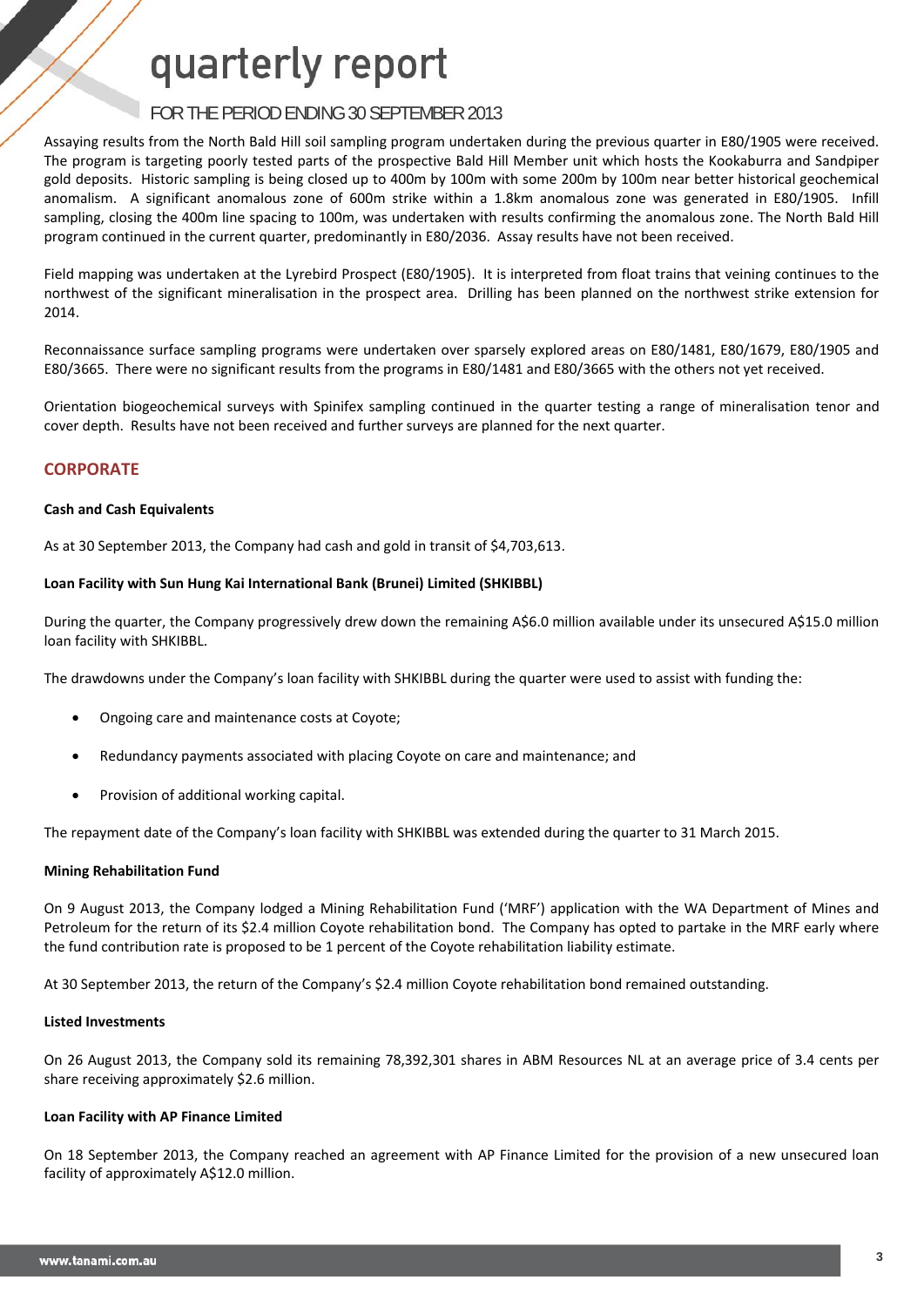FOR THE PERIOD ENDING 30 SEPTEMBER 2013

## **Strategic Direction**

The Board continues to maintain an ongoing focus towards reducing its care and maintenance fixed costs and overheads and is working with various parties to secure funding to ensure the Company remains financially viable whilst the drilling program and subsequent evaluation proceeds.

## **Other Corporate Matters**

The Company is in continuing discussions with various third parties regarding possible corporate proposals and funding options.

The Board's primary concern is to restore and grow shareholder value.

**Gerard McMahon Chairman**

## *Competent Person*

The information in this report that relates to Geological Data and Exploration Results is based on information compiled by Mr Michael Thomson, a full time employee and Principal Geologist of Tanami Gold NL. Mr Thomson is a member of the Australasian Institute of Mining and Metallurgy. Mr Thomson has sufficient experience which is relevant to the style of mineralisation and type of deposit under consideration to qualify as a Competent Person as defined in the December 2004 edition of the Australasian Code for Reporting of Exploration Results, Mineral Resources and Ore Reserves (JORC Code). Mr Thomson consents to the inclusion in this report of the matters based on their information in the form and context in which they appear.

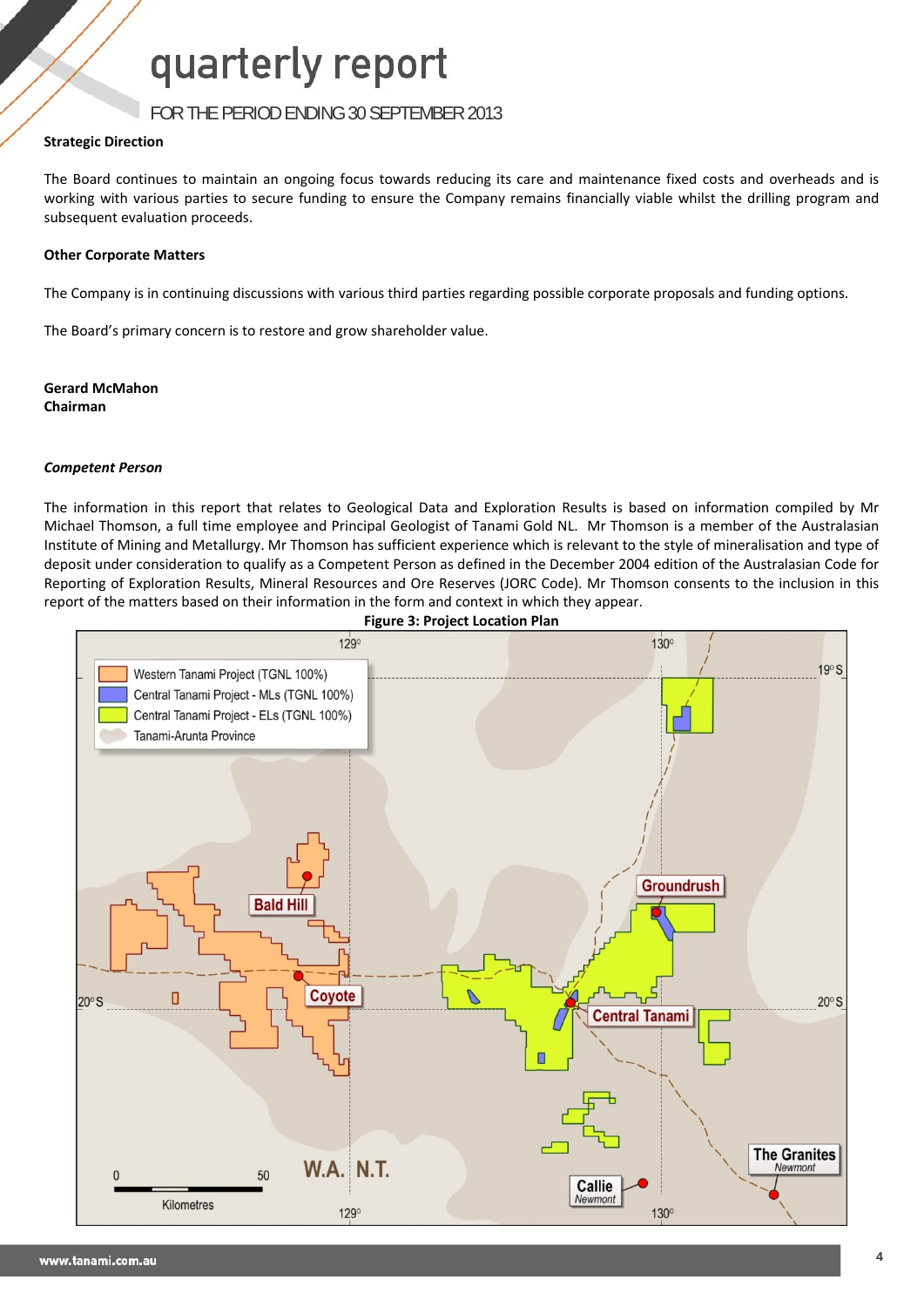## FOR THE PERIOD ENDING 30 SEPTEMBER 2013

### **Mineral Resources**

### **Table 2: Tanami Gold NL Mineral Resources as at 31 March 2013**

|                         | <b>Resource Category</b> |                 |                        |                        |                   |                        |                        |                   |                        |                        |                   |                        |
|-------------------------|--------------------------|-----------------|------------------------|------------------------|-------------------|------------------------|------------------------|-------------------|------------------------|------------------------|-------------------|------------------------|
| Project                 |                          | <b>Measured</b> |                        |                        | <b>Indicated</b>  |                        |                        | <b>Inferred</b>   |                        |                        | <b>Total</b>      |                        |
|                         | <b>Tonnes</b><br>(000)   | Grade<br>g/t Au | <b>Ounces</b><br>(000) | <b>Tonnes</b><br>(000) | Grade<br>$g/t$ Au | <b>Ounces</b><br>(000) | <b>Tonnes</b><br>(000) | Grade<br>$g/t$ Au | <b>Ounces</b><br>(000) | <b>Tonnes</b><br>(000) | Grade<br>$g/t$ Au | <b>Ounces</b><br>(000) |
| <b>WTP</b>              | 482                      | 2.8             | 44                     | 1,071                  | 5.7               | 197                    | 1,500                  | 6.4               | 310                    | 3,053                  | 5.6               | 551                    |
| <b>CTP</b>              | 6.730                    | 3.0             | 648                    | 9,491                  | 3.0               | 954                    | 9,279                  | 3.0               | 1,022                  | 25,500                 | 3.0               | 2,625                  |
| <b>Sub Total</b>        | 7,212                    | 3.0             | 692                    | 10,562                 | 3.4               | 1,151                  | 10,779                 | 3.8               | 1,332                  | 28,553                 | 3.5               | 3,176                  |
| <b>CTP</b><br>Stockpile | 1,700                    | 0.9             | 48                     |                        |                   |                        |                        |                   |                        | 1,700                  | 0.9               | 48                     |
| <b>Total</b>            | 8,912                    | 2.6             | 740                    | 10,562                 | 3.4               | 1,151                  | 10,779                 | 3.8               | 1,332                  | 30,253                 | 3.3               | 3,224                  |

#### **Notes to accompany Table 2**

1. WTP is Western Tanami Prospect and CTP is Central Tanami Project.

2. Resource estimations completed using MineMap, Vulcan, Surpac, Datamine and Micromine software packages comprising a combination of ellipsoidal inverse distance and ordinary kriging grade interpolation methods.

3. Grade estimation was constrained to material within >0.7g/t Au mineralisation outlines.

4. Variable gold assay top cuts were applied based on geostatistical parameters and historical production reconciliation.

5. Resources reported above relevant cut-offs based on economic extractions, varying between 0.7g/t Au and 1.0g/t Au block model grade.

6. Stockpile figures from previously reported Otter Gold Mines NL 2001 Mineral Resource estimate less recorded treatment by Newmont Asia Pacific.

7. Tonnes and ounces rounded to the nearest thousand and grade rounded to 0.1g/t Au. Rounding may affect tallies.

8. The information in this report pertaining to Mineral Resources for the Central Tanami Project was compiled by Mr Bill Makar (MAusIMM), Consultant Geologist – Tanami Gold NL, Mr Michael Thomson (MAusIMM), Principal Geologist for Tanami Gold NL, Mr Steven Nicholls (MAIG), former Senior Geologist for Tanami Gold NL, Mrs Claire Hillyard (MAusIMM), Resource Geologist for Tanami Gold NL, Mr Mark Drabble (MAusIMM) – Principal Consultant Geologist, Optiro Pty Ltd and Mr Peter Ball (MAusIMM), Director of Datageo Geological Consultants. Mr Makar, Mr Thomson, Mr Nicholls, Mrs Hillyard, Mr Drabble and Mr Ball have sufficient experience which is relevant to the style of mineralisation and type of deposit under consideration to qualify as Competent Persons as defined in the December 2004 edition of the Australasian Code for Reporting of Exploration Results, Mineral Resources and Ore Reserves (JORC Code). Mr Makar, Mr Thomson, Mr Nicholls, Mrs Hillyard, Mr Drabble and Mr Ball consent to the inclusion in this report of the matters based on their information in the form and context in which it appears.

### **Table 3: Western Tanami Project Mineral Resources as at 31 March 2013**

|                   | <b>Resource Category</b> |                   |               |                  |                   |                 |               |                   |               |               |                   |               |
|-------------------|--------------------------|-------------------|---------------|------------------|-------------------|-----------------|---------------|-------------------|---------------|---------------|-------------------|---------------|
| <b>Deposit</b>    | <b>Measured</b>          |                   |               | <b>Indicated</b> |                   | <b>Inferred</b> |               | <b>Total</b>      |               |               |                   |               |
|                   | <b>Tonnes</b>            | Grade<br>$g/t$ Au | <b>Ounces</b> | <b>Tonnes</b>    | Grade<br>$g/t$ Au | <b>Ounces</b>   | <b>Tonnes</b> | Grade<br>$g/t$ Au | <b>Ounces</b> | <b>Tonnes</b> | Grade<br>$g/t$ Au | <b>Ounces</b> |
| Coyote            | 25,000                   | 23.6              | 19.000        | 330.000          | 10.9              | 116.000         | 436,000       | 13.6              | 190.000       | 791.000       | 12.8              | 325,000       |
| Sandpiper         | 27,000                   | 3.3               | 3,000         | 455,000          | 4.1               | 59,000          | 635,000       | 4.4               | 90,000        | 1,117,000     | 4.2               | 152,000       |
| Kookaburra        | 55,000                   | 2.6               | 5,000         | 286,000          | 2.4               | 22,000          | 353,000       | 2.1               | 24,000        | 694.000       | 2.3               | 51,000        |
| <b>Pebbles</b>    |                          |                   |               |                  |                   |                 | 76,000        | 2.5               | 6,000         | 76,000        | 2.5               | 6,000         |
| <b>Stockpiles</b> | 375.000                  | 1.4               | 17.000        |                  |                   |                 |               |                   |               | 375,000       | 1.4               | 17,000        |
| Total             | 482,000                  | 2.84              | 44,000        | 1,071,000        | 5.72              | 197,000         | 1,500,000     | 6.43              | 310,000       | 3,053,000     | 5.61              | 551,000       |

#### **Notes to accompany Table 3:**

1. The Western Tanami Project Resource estimations were completed using Micromine, Surpac and Datamine software, comprising inverse distance grade interpolation within block models constrained by 3D wireframed geological boundaries. The wireframes defining the mineralisation were based on structural, assay and lithological information.

2. Various top cuts have been applied to the drill hole samples based on lode domain analysis. Where top cuts were applied they ranged from 35g/t for Sandpiper, a range of 100-250g/t for Coyote and 150gram metres for Kavanagh.

3. The Mineral Resource Estimate is reported at a 2.0g/t Au lower cut-off for Coyote, a 3.0g/t Au Cut-off for Kavanagh and 1.0g/t for the remaining Resources.

Tonnes and ounces of gold are rounded to significant figures and grade is rounded to the nearest 0.1g/t Au. Rounding may affect tallies. Stockpile ounces rounded to nearest hundred.

5. Resource estimation for the Muttley and Kavanagh lodes was completed by Michael Thomson, full time employee and Principal Geologist of Tanami Gold, the resource estimation of the remaining Coyote and Sandpiper deposits was completed by Mr Steven Nicholls, former Senior Geologist of Tanami Gold NL. The Kookaburra Resource estimation was conducted by Mr Peter Ball, Director of Datageo Geological Consultants. The Pebbles Resource estimate was completed in 2007 by Mr Malcolm Titley of CSA Australia Pty Ltd.

6. Mr Thomson, Mr Nicholls (MAIG), Mr Ball (MAusIMM) and Mr Titley (MAusIMM, MAIG) qualify as Competent Persons as defined by the December 2004 edition of the Australasian Code for Reporting of Exploration Results, Mineral Resources and Ore Reserves (JORC Code) and consent to the inclusion in this report of the matters based on their information in the form and context in which it appears.

7. The resource presented in this table has not been depleted by 7,675 ounces mined between January 2013 and June 2013 from the Coyote Mine.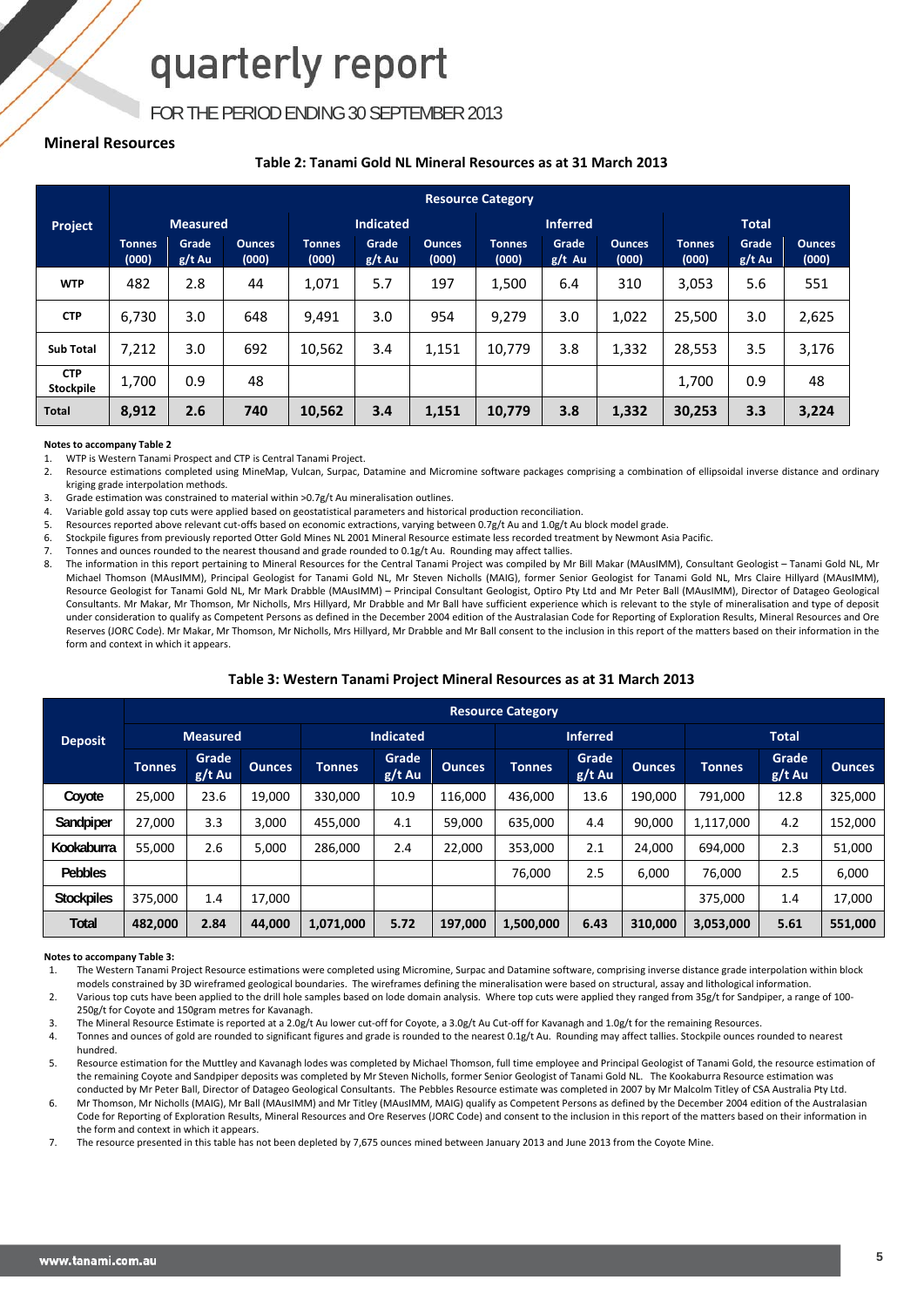*Rule 5.5*

# **Appendix 5B**

# **Mining exploration entity and oil and gas exploration entity quarterly report**

Introduced 01/07/96 Origin Appendix 8 Amended 01/07/97, 01/07/98, 30/09/01, 01/06/10, 17/12/10, 01/05/2013

Name of entity

TANAMI GOLD NL

ABN Quarter ended ("current quarter") 51 000 617 176 30 September 2013

## **Consolidated statement of cash flows**

|                                            |                                                                                       | Current quarter   | Year to date  |
|--------------------------------------------|---------------------------------------------------------------------------------------|-------------------|---------------|
| Cash flows related to operating activities |                                                                                       |                   | $(3$ months)  |
|                                            |                                                                                       | \$A'ooo           | \$A'ooo       |
| $1.1\,$                                    | Receipts from product sales and related<br>debtors                                    | 509               | 509           |
| 1,2                                        | Payments for (a) exploration & evaluation                                             | (1,099)           | (1,099)       |
|                                            | (b) development                                                                       | (276)             | (276)         |
|                                            | (c) $\frac{1}{2}$ production                                                          | $^1(2,570)$       | $^{1}(2,570)$ |
|                                            | (d) administration                                                                    | (1, 585)          | (1, 585)      |
| 1.3                                        | Dividends received                                                                    |                   |               |
| 1.4                                        | Interest and other items of a similar nature<br>received                              | 51                | 51            |
| 1.5                                        | Interest and other costs of finance paid                                              | (131)             | (131)         |
| 1.6                                        | Income taxes paid                                                                     |                   |               |
| 1.7                                        | Other - withholding tax paid                                                          | $\left( 9\right)$ | (q)           |
|                                            |                                                                                       |                   |               |
|                                            | <b>Net Operating Cash Flows</b>                                                       | (5,110)           | (5,110)       |
| 1.8                                        | Cash flows related to investing activities<br>Payment for purchases of: (a) prospects |                   |               |
|                                            | (b) equity investments                                                                |                   |               |
|                                            | (c) other fixed assets                                                                |                   |               |
| 1.9                                        | Proceeds from sale of:<br>(a) prospects                                               |                   |               |
|                                            | (b) equity investments                                                                | 2,665             | 2,665         |
|                                            | (c) other fixed assets                                                                |                   |               |
| 1.10                                       | Loans to other entities                                                               |                   |               |
| 1.11                                       | Loans repaid by other entities                                                        |                   |               |
| 1.12                                       | Other - payment for security bond                                                     | (71)              | (71)          |
|                                            |                                                                                       |                   |               |
|                                            | Net investing cash flows                                                              | 2,594             | 2,594         |
| 1.13                                       | Total operating and investing cash flows                                              |                   |               |
|                                            | (carried forward)                                                                     | (2,516)           | (2,516)       |

<sup>1.</sup> The Company's sole operating gold mine (Coyote) was placed on care and maintenance 24 April 2013. The on-going care and maintenance costs incurred at Coyote are captured internally by Management within its existing production departments (Maintenance, Underground and Processing). The presentation of the care and maintenance costs as production costs within the Appendix 5B is consistent with Company guidelines and internal reporting.

+ See chapter 19 for defined terms.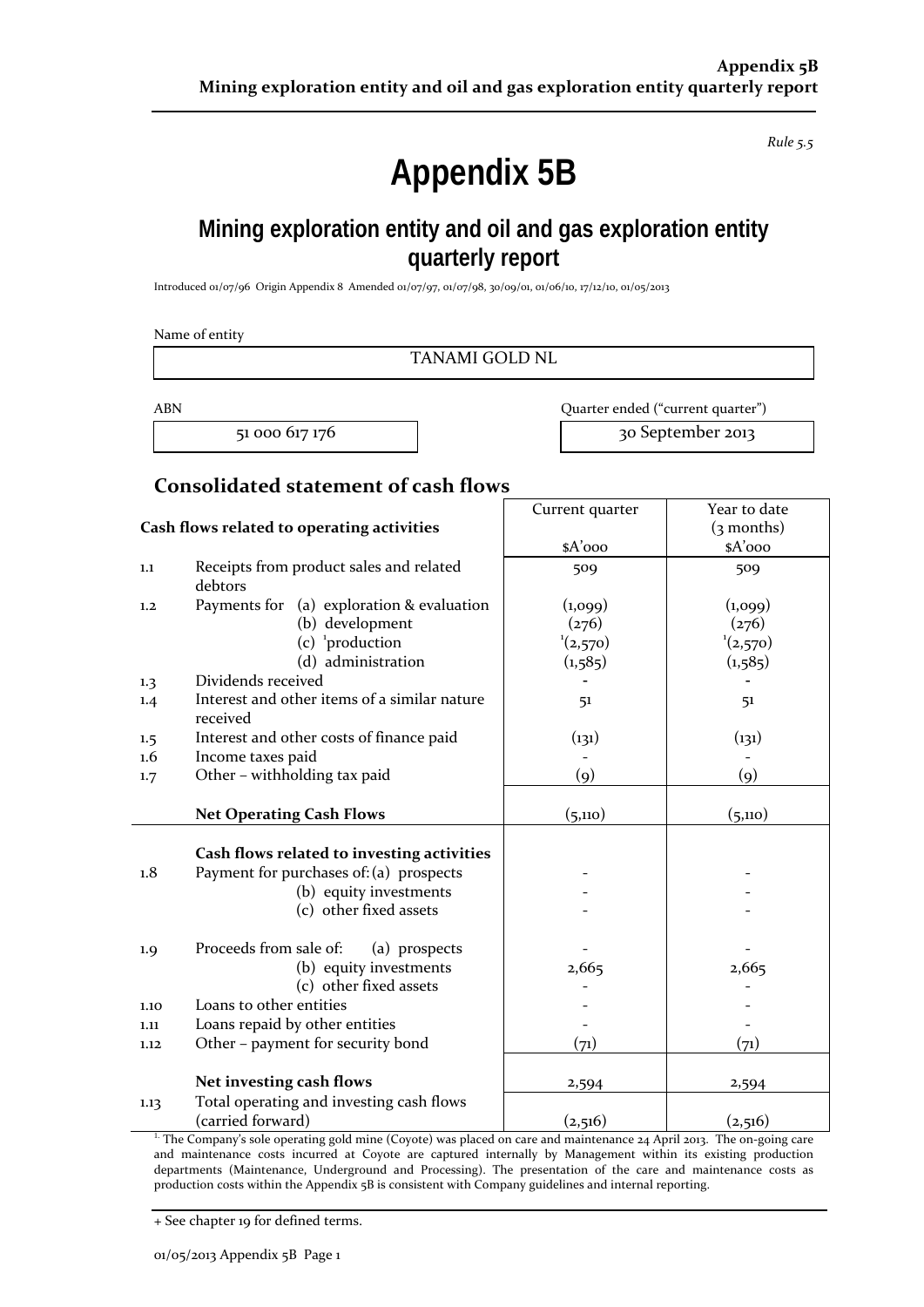## **Appendix 5B Mining exploration entity and oil and gas exploration entity quarterly report**

| 1.13 | Total operating and investing cash flows      |         |         |  |
|------|-----------------------------------------------|---------|---------|--|
|      | (brought forward)                             | (2,516) | (2,516) |  |
|      |                                               |         |         |  |
|      | Cash flows related to financing activities    |         |         |  |
| 1.14 | Proceeds from issues of shares, options, etc. |         |         |  |
| 1.15 | Proceeds from sale of forfeited shares        |         |         |  |
| 1.16 | Proceeds from borrowings                      | 6,000   | 6,000   |  |
| 1.17 | Repayment of borrowings                       | (181)   | (181)   |  |
| 1.18 | Dividends paid                                |         |         |  |
| 1.19 | Other (provide details if material)           | (223)   | (223)   |  |
|      |                                               |         |         |  |
|      | Net financing cash flows                      | 5,596   | 5,596   |  |
|      |                                               |         |         |  |
|      | Net increase (decrease) in cash held          | 3,080   | 3,080   |  |
|      |                                               |         |         |  |
| 1.20 | Cash at beginning of quarter/year to date     | 1,624   | 1,624   |  |
| 1,21 | Exchange rate adjustments to item 1.20        |         |         |  |
| 1.22 | Cash at end of quarter                        |         |         |  |
|      |                                               | 4,704   | 4,704   |  |
|      |                                               |         |         |  |

## **Payments to directors of the entity, associates of the directors, related entities of the entity and associates of the related entities**

|      |                                                                  | Current quarter<br>$A'$ <sub>000</sub> |
|------|------------------------------------------------------------------|----------------------------------------|
| 1.23 | Aggregate amount of payments to the parties included in item 1.2 | (79)                                   |
| 1.24 | Aggregate amount of loans to the parties included in item 1.10   |                                        |
|      |                                                                  |                                        |

1.25 Explanation necessary for an understanding of the transactions N/A

## **Non‐cash financing and investing activities**

2.1 Details of financing and investing transactions which have had a material effect on consolidated assets and liabilities but did not involve cash flows

N/A

2.2 Details of outlays made by other entities to establish or increase their share in projects in which the reporting entity has an interest

N/A

<sup>+</sup> See chapter 19 for defined terms.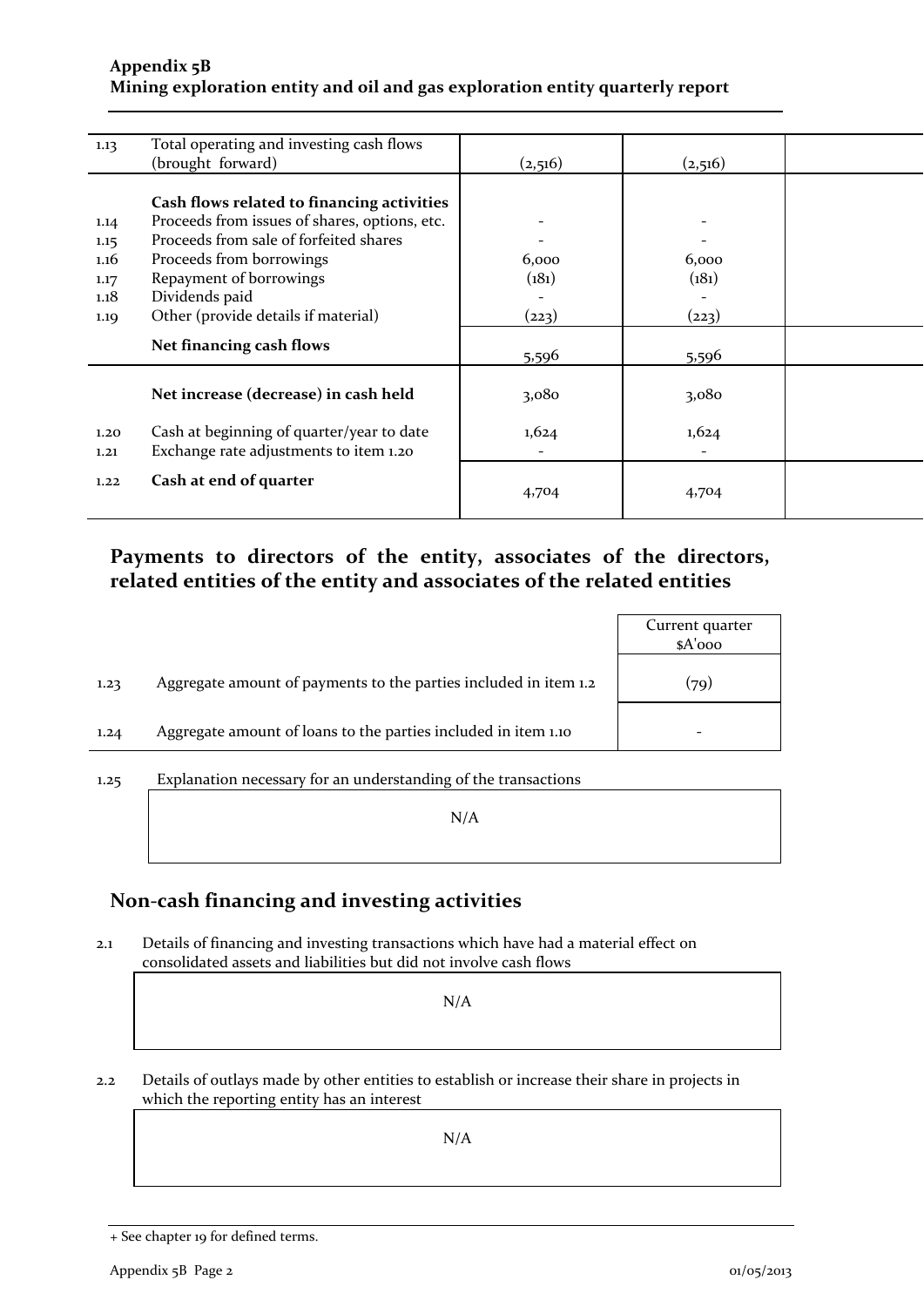## **Financing facilities available**

*Add notes as necessary for an understanding of the position.*

|     |                             | Amount available<br>$A'$ 000 | Amount used<br>$A'$ 000 |
|-----|-----------------------------|------------------------------|-------------------------|
| 3.1 | Loan facilities             |                              |                         |
|     |                             | 15,000                       | 15,000                  |
| 3.2 | Credit standby arrangements |                              |                         |
|     |                             |                              |                         |

## **Estimated cash outflows for next quarter**

|     |                            | \$A'ooo |
|-----|----------------------------|---------|
| 4.1 | Exploration and evaluation | 3,042   |
| 4.2 | Development                | 52      |
| 4.3 | Production                 | 1,104   |
| 4.4 | Administration             | 1,256   |
|     | <b>Total</b>               | 5,454   |

# **Reconciliation of cash**

|     | Reconciliation of cash at the end of the quarter (as<br>shown in the consolidated statement of cash flows)<br>to the related items in the accounts is as follows. | Current quarter<br>$A'$ 000 | Previous quarter<br>$A'$ 000 |
|-----|-------------------------------------------------------------------------------------------------------------------------------------------------------------------|-----------------------------|------------------------------|
| 5.1 | Cash on hand and at bank                                                                                                                                          | 4,704                       | 1,624                        |
| 5.2 | Deposits at call                                                                                                                                                  |                             |                              |
| 5.3 | Bank overdraft                                                                                                                                                    |                             |                              |
| 5.4 | Other (provide details)                                                                                                                                           |                             |                              |
|     | Total: cash at end of quarter (item 1.22)                                                                                                                         | 4,704                       | 1,624                        |

<sup>+</sup> See chapter 19 for defined terms.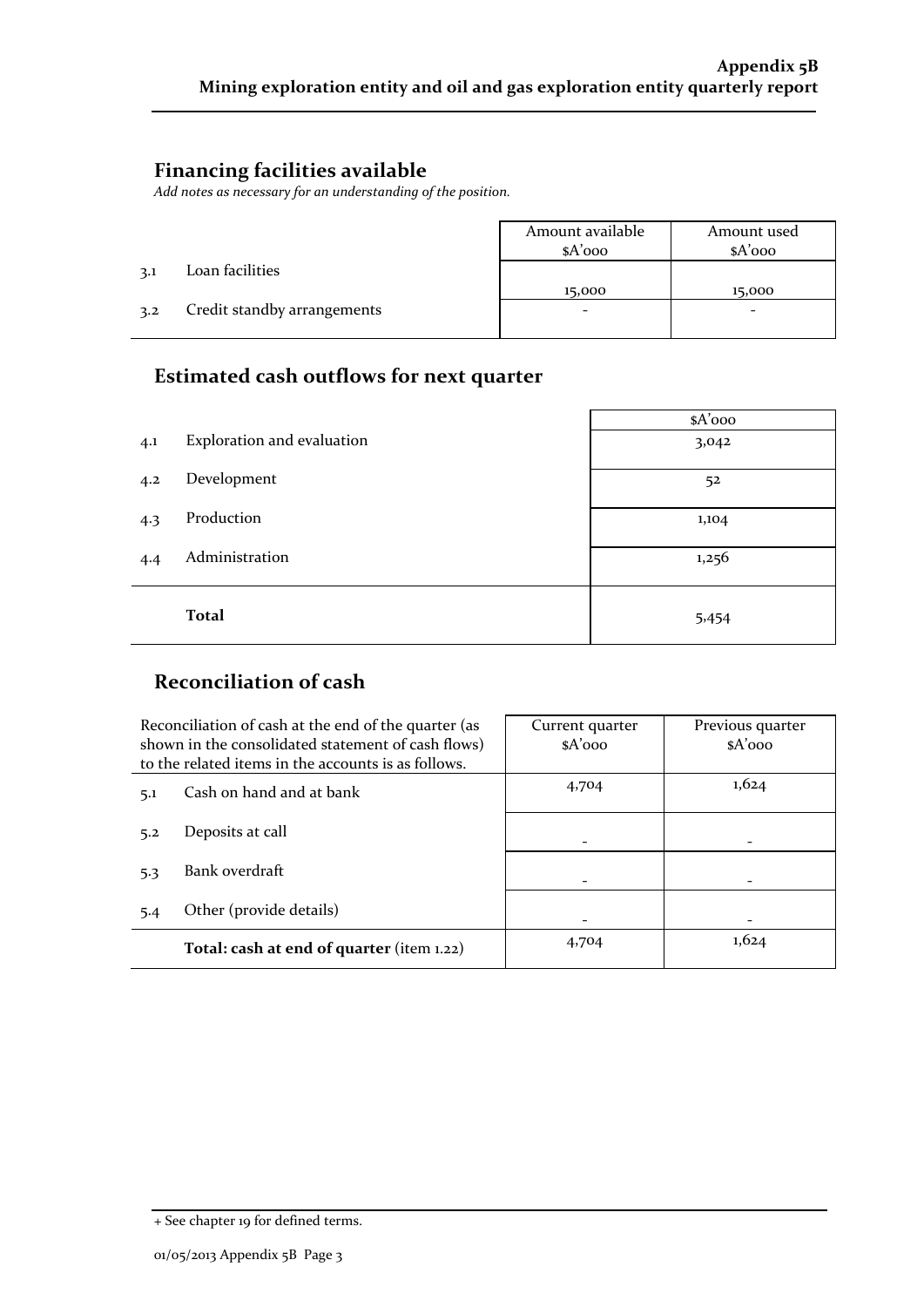|  | Changes in interests in mining tenements and petroleum tenements |  |
|--|------------------------------------------------------------------|--|
|  |                                                                  |  |

|     |                       | Tenement  | Nature of interest             | Interest at | Interest at |
|-----|-----------------------|-----------|--------------------------------|-------------|-------------|
|     |                       | reference | (note (2))                     | beginning   | end of      |
|     |                       | and       |                                | of quarter  | quarter     |
|     |                       | location  |                                |             |             |
| 6.1 | Interests in mining   |           | Reduction in area by           |             |             |
|     | tenements and         |           | Compulsory/Voluntary           |             |             |
|     | petroleum tenements   |           | <b>Partial Surrender</b>       |             |             |
|     | relinquished, reduced |           |                                |             |             |
|     | or lapsed             | E8o/4306  | 69 blocks $(221 \text{ km}^2)$ | 100%        | <b>NIL</b>  |
|     |                       |           | <b>Outright Surrender</b>      |             |             |
|     |                       |           | Nil                            |             |             |
|     |                       |           | <b>Expiry</b>                  |             |             |
|     |                       |           |                                |             |             |
|     |                       | E8o/3844  | 3 blocks (10 km <sup>2</sup> ) | 100%        | <b>NIL</b>  |
|     |                       |           | Withdrawal                     |             |             |
|     |                       |           | Nil                            |             |             |
|     |                       |           | <b>Sale</b>                    |             |             |
|     |                       |           | Nil                            |             |             |
|     |                       |           |                                |             |             |
| 6.2 | Interests in mining   |           |                                |             |             |
|     | tenements and         |           | <b>Application for</b>         |             |             |
|     | petroleum tenements   |           | <b>Exploration Licence</b>     |             |             |
|     | acquired or increased |           | Nil                            |             |             |
|     |                       |           |                                |             |             |
|     |                       |           | Purchase                       |             |             |
|     |                       |           | Nil                            |             |             |
|     |                       |           |                                |             |             |

## **Issued and quoted securities at end of current quarter**

*Description includes rate of interest and any redemption or conversion rights together with prices and dates.*

|     |                                                        | Total number | Number quoted | Issue price per<br>security (see<br>note $\alpha$ ) (cents) | Amount paid up<br>per security (see<br>$note$ 3) (cents) |
|-----|--------------------------------------------------------|--------------|---------------|-------------------------------------------------------------|----------------------------------------------------------|
| 7.1 | Preference<br><sup>+</sup> securities<br>(description) |              |               |                                                             |                                                          |

<sup>+</sup> See chapter 19 for defined terms.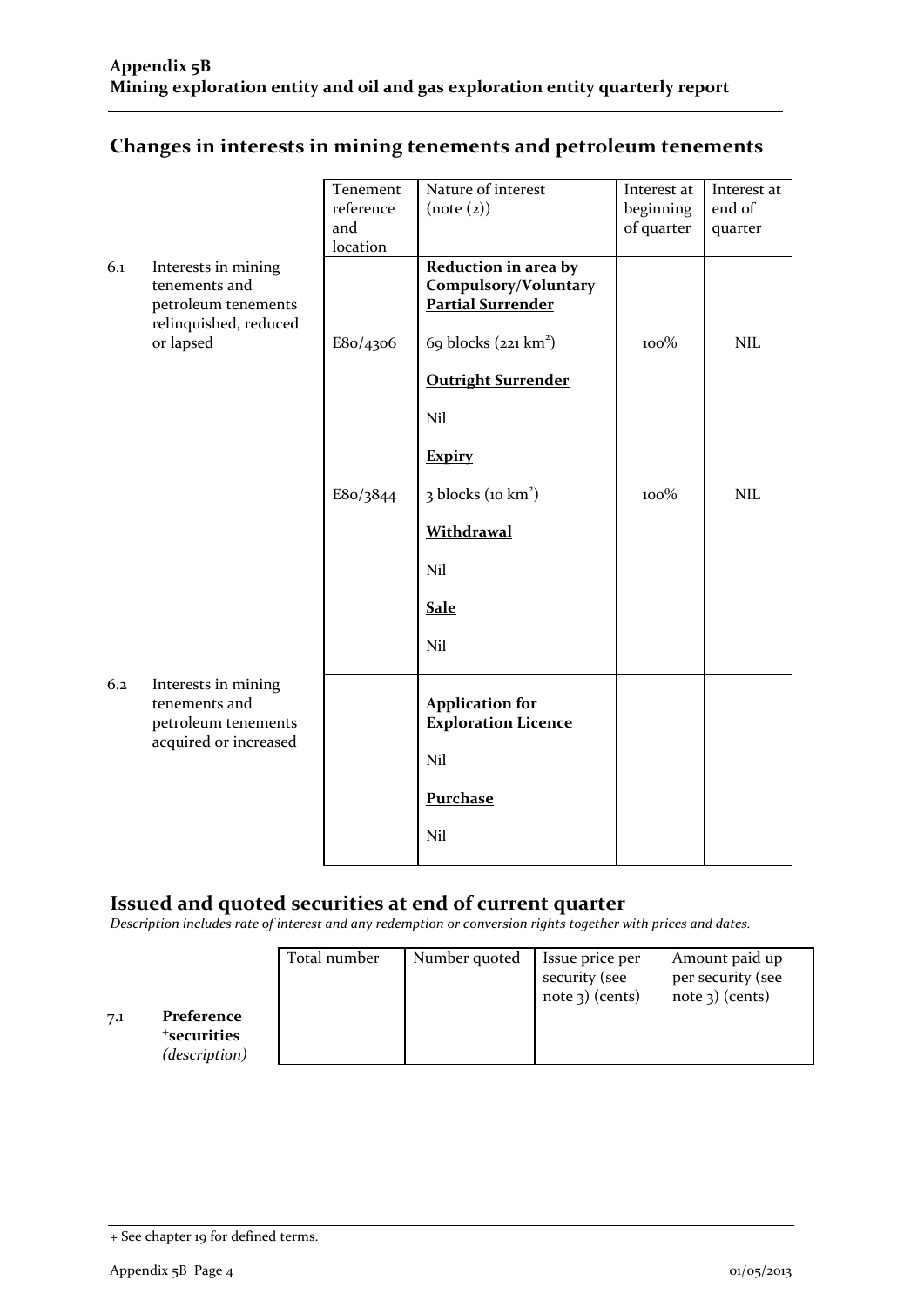| 7.2  | Changes during<br>quarter<br>(a) Increases<br>through issues<br>(b) Decreases<br>through returns<br>of capital, buy-<br>backs,<br>redemptions |                      |             |                  |                          |
|------|-----------------------------------------------------------------------------------------------------------------------------------------------|----------------------|-------------|------------------|--------------------------|
| 7.3  | +Ordinary<br>securities                                                                                                                       | 587,548,524          | 587,548,524 |                  |                          |
| 7.4  | Changes during<br>quarter<br>(a) Increases<br>through issues<br>(b) Decreases<br>through returns<br>of capital, buy-<br>backs                 |                      |             |                  |                          |
| 7.5  | +Convertible                                                                                                                                  |                      |             |                  |                          |
|      | debt                                                                                                                                          |                      |             |                  |                          |
|      | securities<br>(description)                                                                                                                   |                      |             |                  |                          |
| 7.6  | Changes during                                                                                                                                |                      |             |                  |                          |
|      | quarter                                                                                                                                       |                      |             |                  |                          |
|      | (a) Increases                                                                                                                                 |                      |             |                  |                          |
|      | through issues                                                                                                                                |                      |             |                  |                          |
|      | (b) Decreases                                                                                                                                 |                      |             |                  |                          |
|      | through                                                                                                                                       |                      |             |                  |                          |
|      | securities                                                                                                                                    |                      |             |                  |                          |
|      | matured,                                                                                                                                      |                      |             |                  |                          |
|      | converted                                                                                                                                     |                      |             |                  |                          |
| 7.7  | <b>Options</b>                                                                                                                                |                      |             | Exercise price   | Expiry date              |
|      | (description and<br>conversion                                                                                                                | 300,000              |             | \$1.34           | 22/12/2016<br>28/03/2017 |
|      | factor)                                                                                                                                       | 1,912,500<br>262,500 |             | \$0.90<br>\$1.00 | 28/03/2017               |
| 7.8  | <b>Issued during</b>                                                                                                                          |                      |             |                  |                          |
|      | quarter                                                                                                                                       |                      |             |                  |                          |
| 7.9  | Exercised                                                                                                                                     |                      |             |                  |                          |
|      | during quarter                                                                                                                                |                      |             |                  |                          |
| 7.10 | <b>Expired during</b>                                                                                                                         | 37,500               |             | \$0.90           | 30/09/2013               |
|      | quarter                                                                                                                                       | 1,250,000            |             | \$1.00           | 30/09/2013               |
|      |                                                                                                                                               | 500,000              |             | \$1.10           | 30/09/2013               |
| 7.11 | <b>Debentures</b>                                                                                                                             |                      |             |                  |                          |
|      | (totals only)                                                                                                                                 |                      |             |                  |                          |
| 7.12 | Unsecured                                                                                                                                     |                      |             |                  |                          |
|      | notes (totals                                                                                                                                 |                      |             |                  |                          |
|      | only)                                                                                                                                         |                      |             |                  |                          |

<sup>+</sup> See chapter 19 for defined terms.